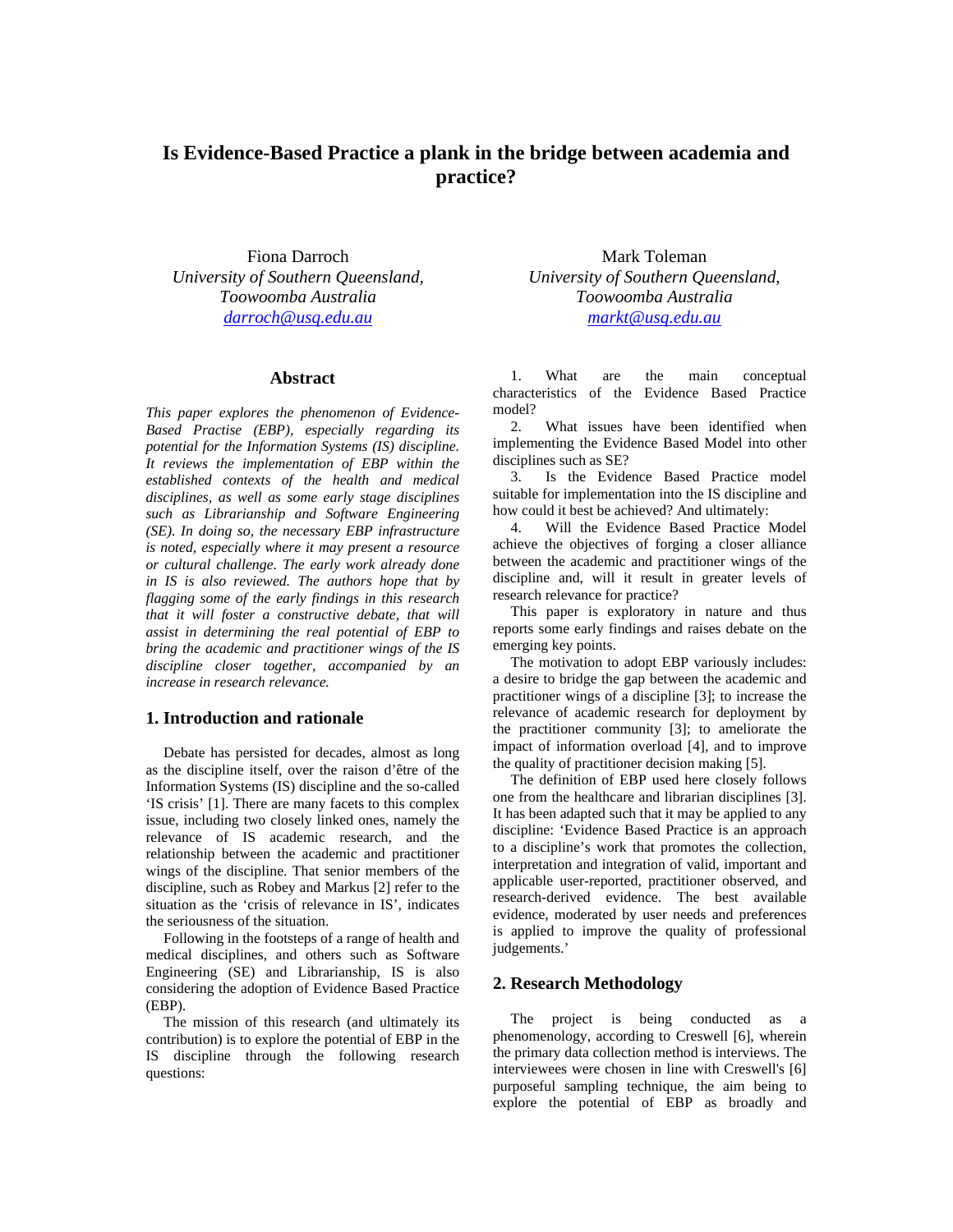inclusively as possible, and reach saturation on major issues, while maintaining a diversity of perspective. The framework of enquiry is in the form of recorded, semi-structured, in-depth interviews. The interviews are based on a guideline which is designed to explore the major issues arising from the published research literature. This approach enables the development of a deeper understanding of the issues as they emerge, and suits the exploratory nature of this research [7]. This research is informed philosophically by the pragmatist paradigm which emphasises significance of actions and the external world through interventions and repercussions [8].

#### **3. Issues arising from the literature**

The approach to this work is inspired by Watson's [9] stated ideals for reviews which are to 'survey and synthesize prior research; identify the relationships between key concepts; identify gaps in MIS knowledge; and set directions and priorities in future research'. This is extended by Kitchenham [10] to include doing 'systematic' reviews 'to provide a framework/background in order to appropriately position new research activities'. Indeed the conduct of 'systematic' literature reviews is becoming more popular as they not only summarize the literature, but also synthesize the findings, the latter being necessary for the pursuit of evidence-based practice [11].

EBP is a somewhat controversial concept whose philosophical origins date back to mid-19th century Paris [12]. The implementation of EBP has been most widely associated with medicine dating from the early 1990's where it has made a significant impact, and mainly as a consequence of that, has since spread in the latter stages of that decade to a diverse range of other disciplines including education, healthcare, dentistry, human resource management and criminology [3]. Its use has also been proposed recently in the SE discipline [5] as well as the complementary medicine field [13].

Librarianship is another discipline where the EBP approach has been proposed, with the aim of bridging the research-practice gap. There has been a long tradition of concern in the librarianship discipline that much of the research emanating from the academic side lacks relevance for day-to-day practitioners [3]. Typically practitioners did not make good use of the available research as they found that it was either divorced from their areas of concern, or that the presentation impaired understanding and application [3]. This situation is highly reflective of that in the IS discipline.

The potential application of EBP to IS has been raised by Moody [14] who sees many parallels between the medical and IS disciplines, including their 'applied' nature. Moody [14] proffers the view that the success of adopting EBP within medicine could readily be reflected in IS, and that there would be a resultant improvement in the relevance of the research. This work has been extended by others [4], [15] in examining the structural requirements for implementing EBP in IS.

A significant methodological approach for EBP is the systematic review [14], the combination of which is also supported by Kitchenham [10] in the push to implement EBP in SE. Moody [16] perceives that a WEB-based solution is the most effective tool to facilitate the development of EBP in IS through its ability to make research information readily available to practitioners. In terms of IS, Atkins and Louw [15] also identify the need to develop critical appraisal guidelines to cater for the wider range of research methods used in IS.

The evidence base is an appealing characteristic of EBP for the IS domain, since it takes account of the best available evidence in all potential forms, including practitioner experience[17]. This is an important move toward better utilizing this largely neglected but potentially significant resource.

EBP is context-sensitive in nature i.e., the characteristics of the situation and the environment in which the decision is being taken are also considered. This has a positive aspect to it as it may avoid the all to common pitfall of a prescriptive 'one size fits all approach' [17]. However, as EBP represents a move away from 'certainty' by recognizing that context plays an important role, as well as acknowledging that high-quality evidence is often lacking, there are also inherent challenges arising from it. A further challenge comes in the form of resistance from members within a discipline [18].

While there are many common features of EBP, there are variations within the models proffered by the disciplines engaged in it. As a related discipline, SE offers a useful reference point for considering the issues to be faced, as well as the potential of EBP in IS. Evidence Based Software Engineering (EBSE) has been modelled on the Evidence Based Medical Model [19]. EBSE has been defined as: 'To provide the means by which current best evidence from research can be integrated with practical experience and human values in the decision making process regarding the development and maintenance of software.'

Professional training is another aspect of a discipline that must be reviewed when considering the implementation of EBP. This was especially apparent in the medical experience where it was recognized that a significant element of the residency program should be based on EBP [18]. Such concerns also extended to the role that text books play.

Information overload is a persistent problem in contemporary society. Established professions such as medicine, acknowledge the problems this causes, and see EBP as a mechanism to address 'a growing body of information, much of it invalid or irrelevant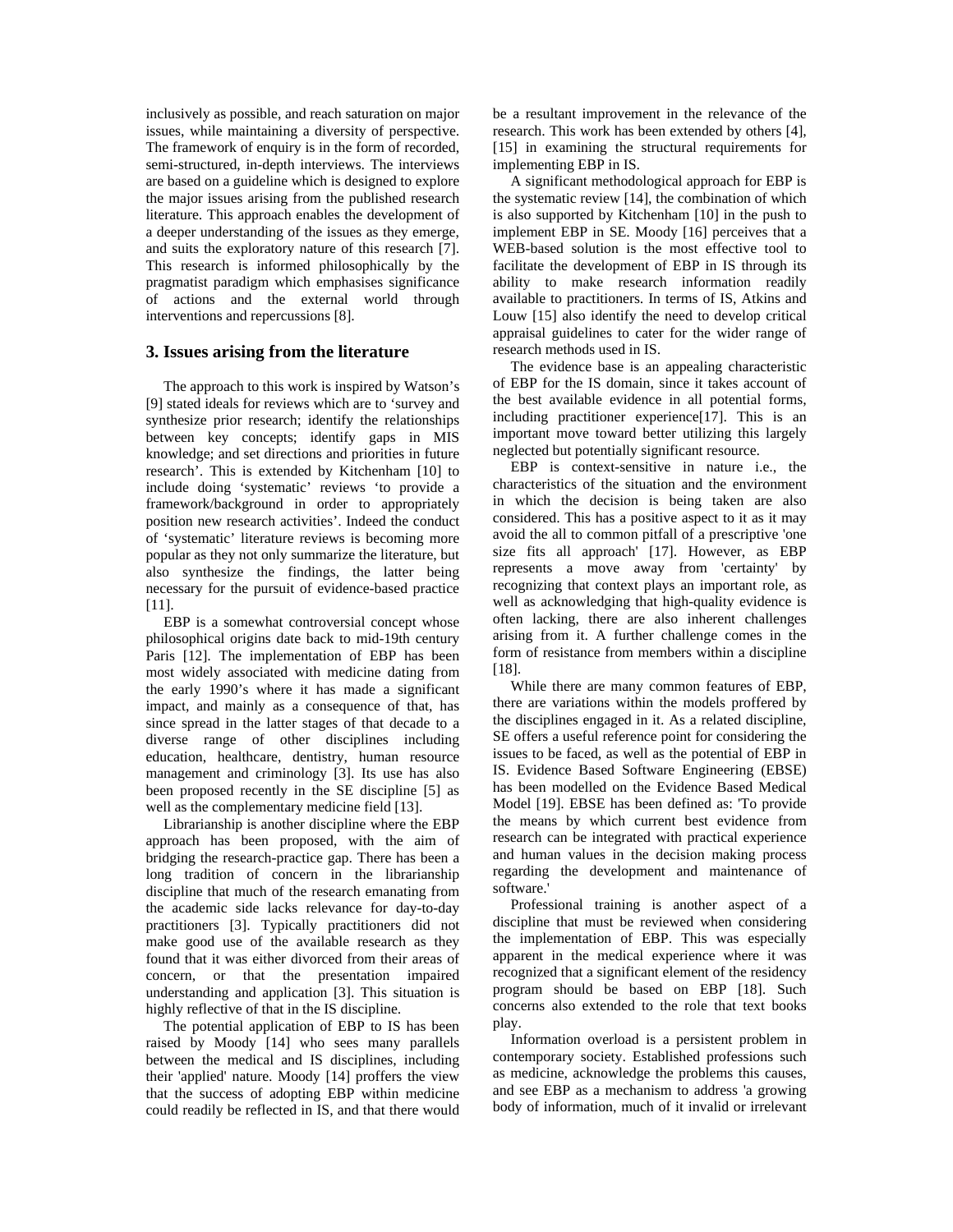to clinical practice' [20]. This problem is almost universal and has been one of the major factors to motivate the adoption of EBP by a diverse range of disciplines.

Resistance to the adoption of proven, new treatments has long been a cause for concern in healthcare, and has fuelled the push for adoption of EBP [21]. No doubt this concern relates not only to SE, but also many of the other disciplines contemplating EBP or for whom it may be a beneficial step such as IS.

## **4. Findings so far…**

Aside from the literary review, the research so far includes two in-depth interviews. The interviewees have basically supported the literary findings. In particular the following issues have been highlighted:

- The need for training in systematic reviews, both from the perspective of the researcher and the practitioner
- The need for significant resources to conduct systematic reviews, and present the material in accessible ways
- The importance of the facilitating role that information systems should play in the effective delivery of EBP [22]
- There is a serious need in IS for more empirical research, and EBP may act as a facilitator. This is based on a concern that many solutions to IS problems are proposed, without sufficient evaluation in real world settings. This mirrors the situation in SE [23].
- The need for a set of workable procedures for EBP, that have been proven effective. The early pilot work done in IS offers a starting point [24]. The SE experience that is currently unfolding will shed further light [25].

The findings so far present the following potentially significant challenges:

- The cost associated with the implementation of an EBP approach is very significant and it is not apparent how that may be supported. It is important to note that in SE, a two-year evaluative project has been funded to explore the issue [26]. A New Zealand EBP project is also proposed which will include a wide range of disciplines including IS.
- The hype may outstrip reality. Despite the assertions about the embrace of medicine of EBP, it seems that the adoption may not be as widespread as proposed. In fact at the general practitioner level it may not be the case very much at all. The most significant area is within the teaching hospitals and some specialist areas, where there are academic professors who conduct clinical trails through specialist clinics.
- There are many persistent and important problems in the world today for which there

have been well-defined, achievable solutions proposed. That many of these solutions do not get enacted is a dangerous precedent for situations such as this. Further research is required to fully explore the barriers and solutions to an effective adoption of EBP, if it is shown to be a panacea for one of the greater ills (discipline divide/research relevance) of the IS discipline. This will entail an examination of the stakeholders with a view to ensuring that the necessary engagement is effective.

## **5. Interim concluding thoughts**

The implementation of EBP is a non-trivial consideration, and presents some quite significant challenges. That the medical discipline has described it as 'a paradigm shift' and 'the way of the future', conveys the momentous nature of the transition [18]. The IS discipline may learn many lessons by watching the phenomenon unfold in the related discipline of SE. It may also draw wisdom from other discipline's attempts such as Librarianship, as well as the more mature health and medical disciplines. The wellbeing of the various centres set up to facilitate these newer ventures will provide an ongoing report card of progress. Given the acknowledged difficulties that face any implementation of EBP, as well as the fact that SE and IS are referent disciplines, it would seem sensible to forge a closer, more cooperative and formal association between the communities responsible for facilitating the adoption.

# **6 . References**

[1] I. Benbasat and R. Zmud, "The Identity" Crisis Within the IS Discipline: Defining and Communicating the Discipline's Core Properties," *MIS Quarterly*, vol. 27, no. 2, pp. 183-194, 2003. [2] D. Fallman, "Towards a Richer Model of Rigor and Relevance: Applying Rigor and Relevance in IS Research," *MIS Quarterly*, vol. 23, no. 1, pp., 1999.

[3] A. Booth, "Bridging the Research-Practice Gap? The Role of Evidence Based Librarianship," *New Review of Information & Library Research*, vol. 9, no. 1, pp. 3-23, 2003.

[4] C. Atkins, J. Sampson, and G. Shanks, "Evidence-based Practice: Facilitating Knowledge Utilisation within Communities," in *Australian Studies in Knowledge Management*, vol. Part 2, H. H. a. M. H. (eds.), Ed. Wollongong: University of Wollongong Press, 2003, pp. 238-274.

[5] T. Dyba, B. A. Kitchenham, and M. Jorgensen, "Evidence-Based Software Engineering for Practitioners," *IEEE Software*, no. 58-65, 2005.

[6] J. W. Creswell, *Qualitative Inquiry and Research Design: Choosing Among Five Traditions*. London: Sage Publications, 1998.